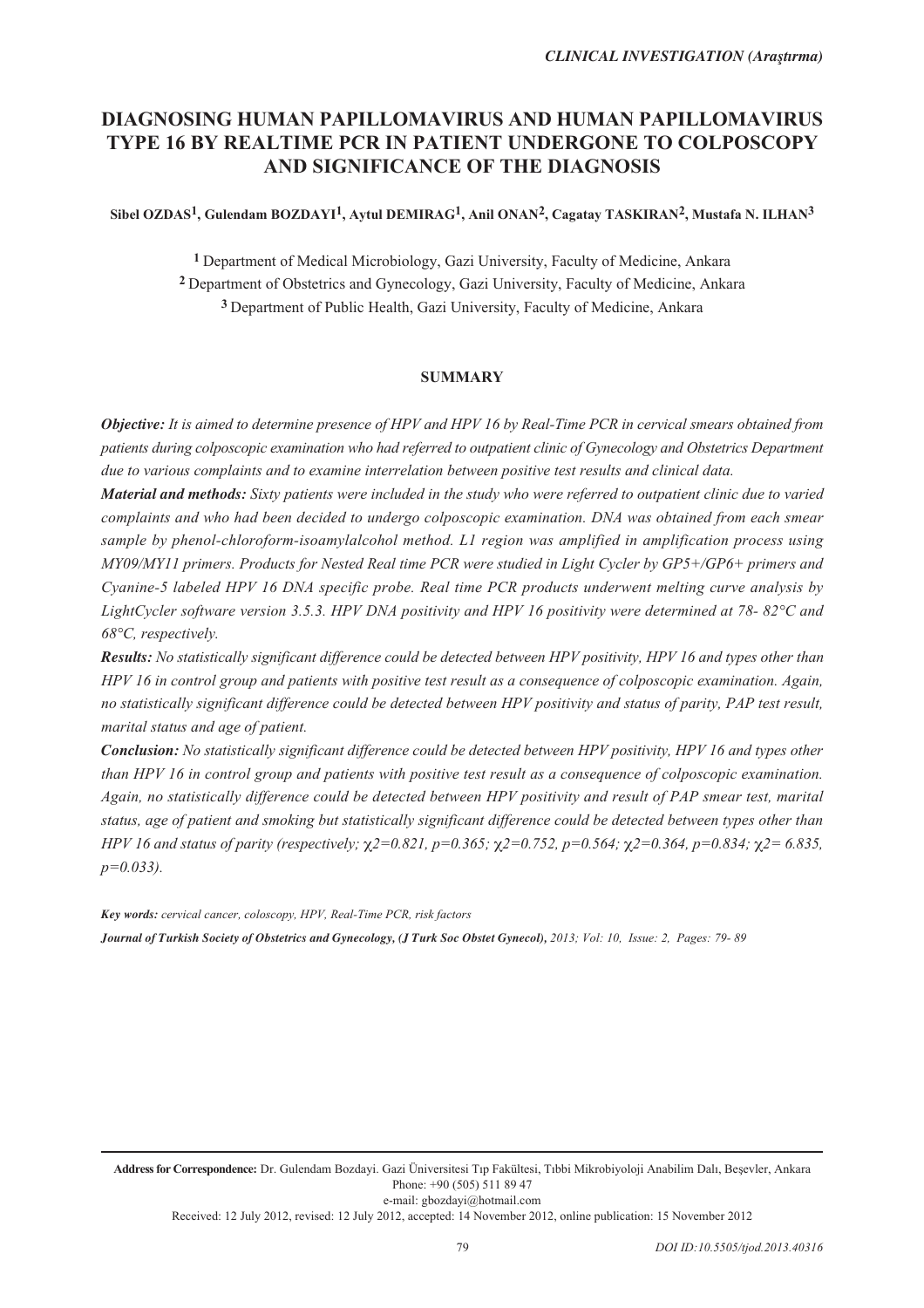## **KOLPOSKOPİ UYGULANAN HASTALARDA REAL- TIME PCR İLE HUMAN PAPİLLOMAVİRUS VE HUMAN PAPİLLOMAVİRUS TİP 16 TANISI VE ÖNEMİ**

## **ÖZET**

*Amac: Kadın Hastalıkları ve Doğum Anabilim Dalı polikliniğe çeşitli nedenlerle başvuran hastaların kolposkopik* muayenesi sırasında alınan serviks sürüntü örneklerinde Real-Time PCR ile HPV ve HPV tip 16 varlığını saptanması ve klinik veriler ile pozitiflik arasındaki ilişkiyi irdelemek amaçlanmıştır.

Gereç ve yöntemler: Çalışmaya, disüri, vajinal akıntı, bel ve kasık ağrısı, postkoital kanama şikâyetleriyle polikliniğe başvuran, kolposkopi kararı verilen ve servikal sürüntü örneği alınan 60 hasta dahil edilmiştir. Sürüntü örneklerinden *fenol-kloroform-izoamilalkol yöntemi ile DNA elde edilmifltir. Amplifikasyonda MY09/MY11 primerleri kullan›larak L1 bölgesi ço¤alt›lm›flt›r. Nested Real-Time PCR için MY09/11 ürünleri GP5+/GP6+ primerleri ve Cyanine-5 labeled HPV 16 DNA specific probe ile Ligth Cycler (Roche Diagnostics, Germany) cihazında çalışılmıştır. Real time PCR ürünlerine, LigthCycler software version 3.5.3 (LC 2.0 Roche Diagnostics, Germany) program› ile melting curve* analizi yapılmıştır. Human papillomavirus DNA pozitifliği 78-82°C'de, HPV 16 pozitifliği ise 68°C'de tespit edilmiştir. *Bulgular: Kolposkopik inceleme sonucu pozitif bulgusu olan hastalarda ve kontrol grubunda HPV pozitifli¤i, HPV tip 16 ve HPV 16 dışındaki tipler arasında istatistiksel olarak anlamlı bir fark tespit edilememiştir (* $\chi$ *2=1.981 p=0.371;* r*2=1.524 p=0.467;* r*2=3.644 p=0.162). HPV pozitifli¤i ile PAP smear testi sonucu, medeni durum, yafl ve sigara aras›nda istatistiksel olarak anlaml› bir fark bulunamam›flken, HPV 16 d›fl›ndaki tipler ile gebelik say›s› aras›nda istatistiksel olarak anlaml› bir fark tespit edilmifltir (s›ras›yla;* r*2=0.821, p=0.365;* r*2=0.752, p=0.564;* r*2=0.364, p=0.834;* r*2= 6.835, p=0.033).*

**Sonuç:** Serviks kanserinde en önemli etkenlerden kabul edilen Human papillomavirus tanısı günümüzde oldukça *önem tafl›maktad›r. Çal›flmam›zda kolposkopik bulgular ile HPV prevalans› aras›nda istatistikî anlam tafl›yan bir* ilişki bulunmuştur. Real Time PCR yöntemi ile kolposkopi pozitif bulunan hastaların, belli bir algoritma dâhilinde takiplerinin yapılması ve sonuçlar doğrultusunda hastaların yönlendirilmesinin önemli olduğunu düsünmekteviz.

*Anahtar kelimeler: HPV, kolposkopi, Real-Time PCR, risk faktörleri, servikal kanser Türk Jinekoloji ve Obstetrik Derne¤i Dergisi, (J Turk Soc Obstet Gynecol), 2013; Cilt: 10, Say›: 2, Sayfa: 79- 89*

## **INTRODUCTION**

Cervical cancer which affects 530000 new cases every year, ranked as the second most common cancer type and it is the leading cause of cancer-related death among women ages  $14-44(1,2)$ . Cervical cancer independent risk factors such as, sex at an early age (16), number of sex partners, tobacco use, high parity, race, age, genetic susceptibility, use of oral contraceptives and low socioeconomic status are known to have contributed to carcinogenic processes $(1)$ . Epidemiological studies shows that especially HPV type 16 and HPV type 18 have been found to cause cervical cancer $(1-4)$ .

Human papillomavirus (HPV), which is a member of Papillomavirinae *(papillomaviridae)* subfamily, is a small, non-enveloped, icosahedral virus that has doublestranded circular DNA within a nucleocapsid. Over 200 types of HPV are identified $(5)$ . HPV infections show varied clinical presentations changing from simple lesions to neoplasms. These viruses are classified in three groups as high-risk, probably high-risk and lowrisk according to the infection they have formed $(6)$ . People having ASCUS or HSIL-LSIL lesions, formed by HPV type 16, should be followed regularly due to having high risk of developing cervical cancer. Although with cytological screening programs done with PAP smears, a distinct decrease of cancer cases and mortality is obtained, satisfactory success cannot be achieved due to about 5% of abnormal results<sup>(7)</sup>. Diagnosis and treatment of HPV infections has a big importance for protection from cervical cancer and decreasing mortality rate. For diagnosing and determining the types of HPV infections, different methods were developed. Inadequacy of newly developed immunological tests, difficulty of in vitro culture applications, problems regarding preparations and interpretation of Pap smear test samples, low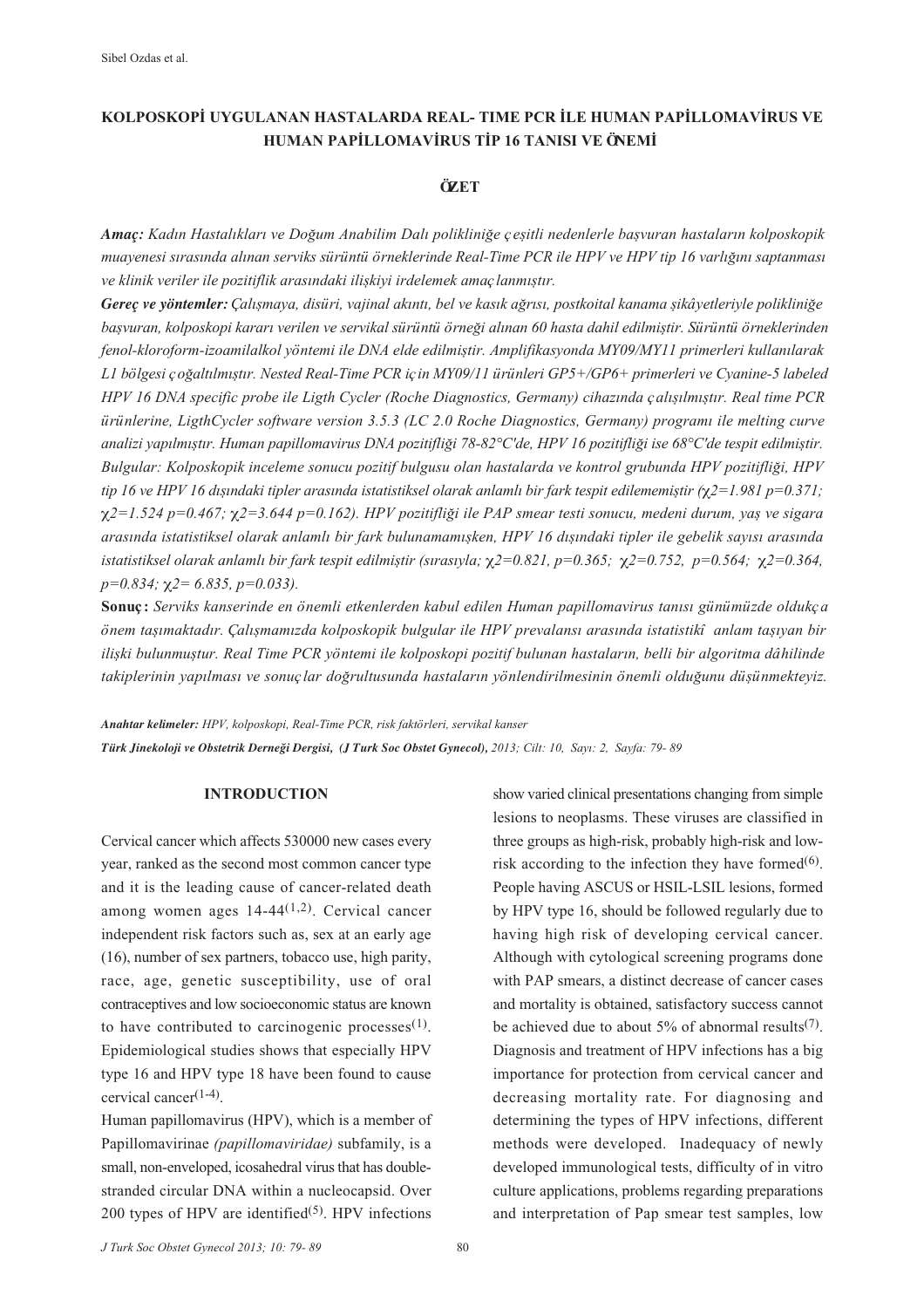sensitivity of cytological tests are the reasons that these tests are insufficient for diagnosing HPV infections and types and therefore microbiological diagnosis methods that can show directly HPV DNA have gained importance $(7-10)$ .

Molecular methods such as Real-Time PCR, Linear Array, Amplicor and Hybrid capture II are currently the most effective ones in studying HPV DNA. Especially when compared to traditional methods, Real-Time PCR is one of the most valid methods by minimum contamination, having no need for additional screening processes, having more than one step in amplification phase and having high sensitivity. Although they have low specificity in determining HPV DNA, molecular methods-with their high sensitivity- are used as gold standards for cervical cancer screening programs $(9,10)$ .

Determining HPV DNA is very important in especially asymptomatic and occasionally disappearing HPV infections, diagnosing primer lesions and cervical cancers, following treatment of infections and early diagnosis. This study is aimed to evaluate the correlation of HPV and HPV type 16 frequencies which determined by Real time PCR and risk factors that are thought to have role in cervical cancer development in patients that have indications for colposcopy in our hospital.

## **MATERIAL AND METHODS**

Patients: Patients who were referred to our outpatient clinic of Gazi University Medical Faculty Gynecology and Obstetrics Department between March-June 2006 with an indication of Colposcopy were included in this study. 60 Patients (ages 18-66; mean age 38± SD: 13.35) that had referred to our hospital with various complaints (dysuria, increased vaginal discharge, pain in the waist and groin, postcoidal bleeding) and had been decided to undergo colposcopic examination were included in this study. 20 patients (ages 22-55 ; mean age  $37.8 \pm SD$ : 10.53) without any complaints that referred to our hospital for routine control had been included in study as a control group.

In colposcopic examination, after the application of acetic acid, the patients having punctuation, mosaic or atypical vessels in cervical epithelium were classified as colposcopy positive and the patients that had normal findings were classified as colposcopy negative patients.

Every patient that had colposcopic examination, also had been screened with Pap smear tests and HPV presence correlation with age, number of parity, marital status, tobacco use were evaluated. Cervical smear samples were taken into tubes containing 3-5 ml sterile phosphate buffered saline (PBS) solutions during colposcopic examination before acetic acid application. After been sent into molecular diagnostic laboratory, all samples were vortexed and taken into 1,5 ml Eppendorf tubes and stored at -86ºC until DNA purification.

**DNA purification:** Cells from cervical smear samples were lysed by 20 mg/ml proteinase K addition and by incubation first at 55°C for 3 hours then at 95°C for 10 minutes. After that, phenol-chloroformisoamylalcohol is used for DNA purification. Finally DNA was stored in sterile distilled water at -86° C until amplification.

**DNA Amplification:** For HPV type 16 and HPV positivity analysis nested Real-Time PCR was used. MY09/MY11 primers (5'-CGTCCMARRGGAWACTGATC-3), (5'-CMCAGGGWCATAAYAATGG-3) (T1b Molbiol, Germany) which are specific to L1 region that are common for most of HPV genotype were used for DNA amplification. For nested Real-Time PCR samples from MY09/11 amplification were amplified with GP5+/GP6+ primers and Cyanine-5 labeled HPV type 16 DNA specific probe [Primer F 5' TTTGTTACTGTGGTAGATACTAC 3', Primer R 5' GAAAAATAAACTGTAAATCATATTC 3', Cy5.0 signal probe 5'Cy5- GTTTCTGAAGTAGATATGGCAGCACAbiotin 3'(Tib Molbiol, Germany)] in Light Cycler 2.0 (Roche Diagnostics, Germany). LightCycler software version 3.5.3 (LC 2.0 Roche Diagnostics, Germany) was used for melting curve analysis. Melting peaks between 78-82°C showed the detection of Human papillomavirus DNA in samples whereas melting peaks about 68°C showed HPV type 16 DNA in samples. Results were evaluated according to these peaks. **Statistics:** Fisher's chi square test and Yate's correction for continuity were used for statistical analysis of data. **Ethical committee approval:** Research proposal was evaluated for ethical aspects and approved by Gazi University Medical Faculty Ethical Board. Before any medical treatment, patients were informed about research and processes and samples were obtained after their approvals were taken.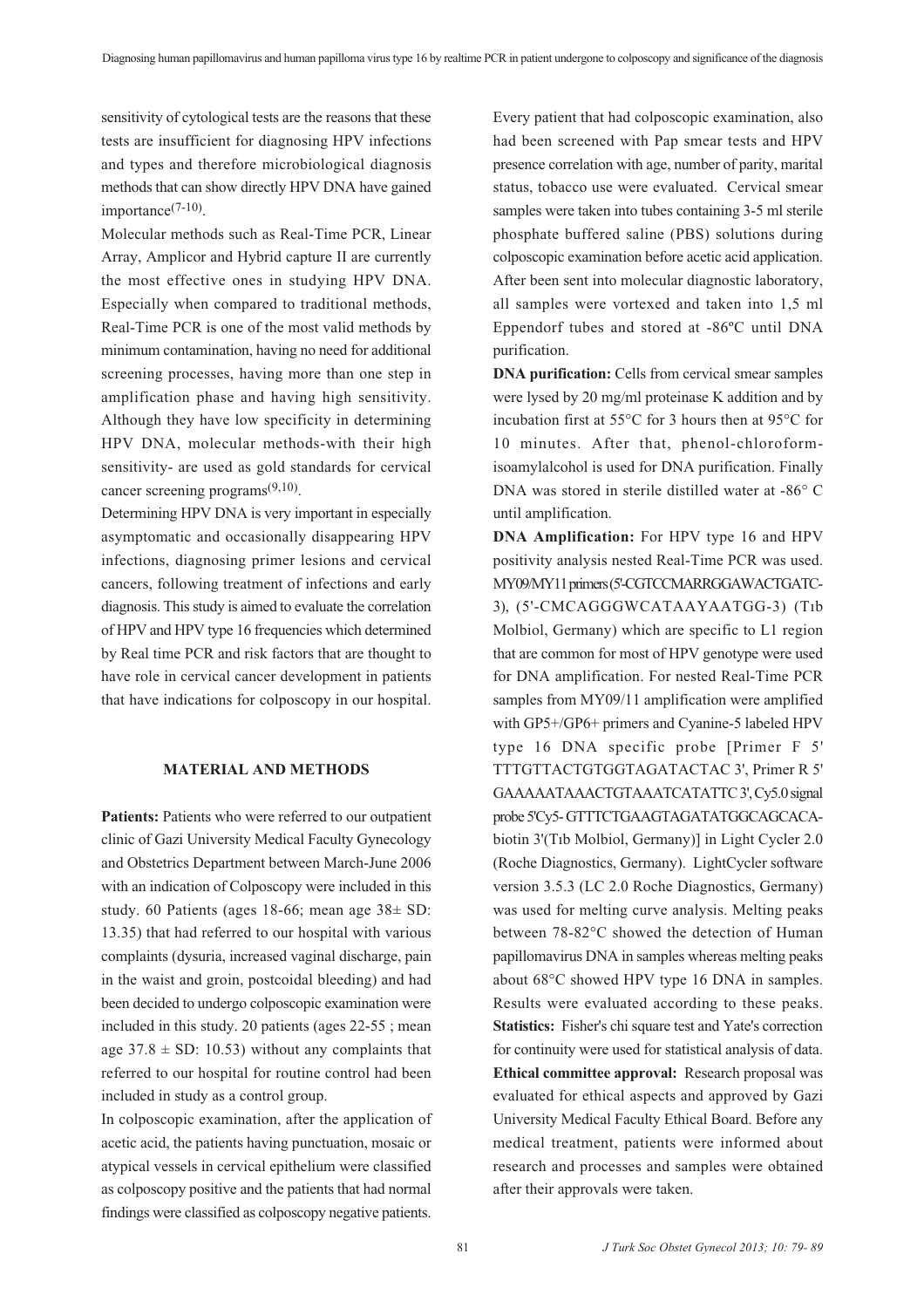#### **RESULTS**

30 colposcopy positive patients (ages 18-66; mean age  $38.7\pm$  SD: 14.6) who referred to our clinic with complaints such as dysuria, vaginal discharge, pain in the waist and groin, postcoidal bleeding, with suspicious colposcopic findings and 30 colposcopy negative patients (ages 19-66; mean age  $37.5 \pm SD$ : 11.45) with normal colposcopic examination findings were included in this study. In our study, 30% of colposcopic positive patients were found to be HPV positive and 44.4% of these had HPV type 16 and 55.5% had different HPV types . 70% was HPV negative. In colposcopy negative patients 13.3% were HPV positive and 50% of them had HPV type 16 and 50% had different types of HPV. 86.6% were HPV negatives. In control group 35% of patients were HPV positive and 57% of them had HPV type 16, and about 43% had other types of HPV, 65% of the control group was HPV negative. When colposcopic patients were compared with control group with respect to HPV positivity and HPV type 16, no statistically meaningful difference was determined.  $(\gamma)$ 2=1.981 p=0.371;  $\chi$ 2=1.524 p=0.467;  $\chi$ 2=3.644

*Table I: Variation of HPV DNA presence due to colposcopic findings.*

p=0.162) (Table I).

Patients were classified in two groups due to Pap smear test result as normal or abnormal cervical cytology. Out of 43 patients (54%) that had abnormal cervical cytology, 30.2% was HPV positive, 54% of these positive patients had HPV type 16 and 46% had other types of HPV. 69.8% was HPV negative. Out of 37 (46%) patients that have normal cervical cytology, 18.9 % was HPV positive, 43% of these patients had HPV type 16 and 57% of them other types of HPV. 81.1% of the patients were HPV negative. Pap smear test result was compared with HPV and HPV type 16 positivity and no statistically meaningful difference was found.  $(\chi2=0.821, p=0.365; p=0.326)$ (Tabel II).

By evaluating Pap smear test results, cases that found to be having abnormal cervical cytology were grouped according to Bethesda system. Among the women having abnormal cervical cytology, ASC-US was determined in 48.8% of them, ASC-H in 25.5% , LSIL in 13.9% , HSIL in 9.3% and AGUS in 2.3%. 23% of ASC-US cases were HPV DNA positive and none of them (0%) had HPV type 16. 23% of the ASC-H cases were HPV

|           |                                              |                                         | <b>Number of Patients</b><br>(n:60) | Control<br>(n:20) | $\chi^2$                   |
|-----------|----------------------------------------------|-----------------------------------------|-------------------------------------|-------------------|----------------------------|
|           |                                              | Colposcopy positive Colposcopy negative |                                     |                   |                            |
|           |                                              | (n:30)                                  | (n:30)                              |                   |                            |
| HPV(n:20) | HPV Type $16 (+) (n:10)$                     | 4(%40.0)                                | 2(%20.0)                            | 4(%40.0)          | $\chi$ 2:1.981<br>P: 0.371 |
|           | Other than HPV Type $16(+)$ (n:10) 5 (%50.0) |                                         | 2(9/620.0)                          | 3(9/630.0)        | $\chi$ 2:1.524<br>P: 0.467 |
| HPV(n:20) |                                              | $21 \left( \frac{9}{6}35.0 \right)$     | $26 \left( \frac{9}{6}43.3 \right)$ | 13(%21.7)         | $\chi$ 2:3.644<br>P: 0.162 |

*Table II: Variation of HPV DNA presence due to Pap smear results and number of pregnancies.*

| Number of patients (n:80)                                | HPV Type $16 (+)$ | <b>Other HPV Types</b> | Total HPV $(+)$ (n:20)                    | Total HPV(-) $(n:60)$ $(n:10)$      |
|----------------------------------------------------------|-------------------|------------------------|-------------------------------------------|-------------------------------------|
|                                                          | $(n:10)$ n %      | $(+)$ (n:10) n %       | $n\%$                                     | $n\%$                               |
| Pap smear                                                |                   |                        |                                           |                                     |
| Normal cervial aytology (n:37)                           | 3(9/68.1)         | 4(%10.8)               | 7(%18.9)                                  | $30 \left( \frac{9}{8} 1.1 \right)$ |
| Abnormal cervical cytology $(n:43)$ 7 $(\frac{6}{16.3})$ |                   | 6(%14.0)               | $13 \, (9/630.2)$                         | $30 \left( \frac{9}{6}69.8 \right)$ |
| $\chi$ <sup>2</sup>                                      | $p=0.326^a$       | $p=0.745^a$            | $p=0.365^{b}$                             |                                     |
| <b>Number of pregnancies</b>                             |                   |                        |                                           |                                     |
| 0-2 pregnancies $(n:53)$                                 | 8(%15.1)          | 4(%7.5)                | $12 \frac{(\frac{6}{22.6})}{\sqrt{22.6}}$ | 41 $(\frac{9}{6}77.4)$              |
| 3-5 pregnancies (n:23)                                   | 2(9/68.7)         | 4(%17.4)               | 6(%26.1)                                  | 17(9/673.9)                         |
| $6-10$ pregnancies $(n:4)$                               | 0(%0.0)           | 2(%50.0)               | 2(9/650.0)                                | 2(9/650.0)                          |
| $x^2$                                                    | $p=0.548$         | $p=0.033$              | $p=0.471$                                 |                                     |
| <sup>a</sup> : Fisher's exact test                       |                   |                        |                                           |                                     |

<sup>b</sup>*: Yates chi square correction*

*J Turk Soc Obstet Gynecol 2013; 10: 79- 89*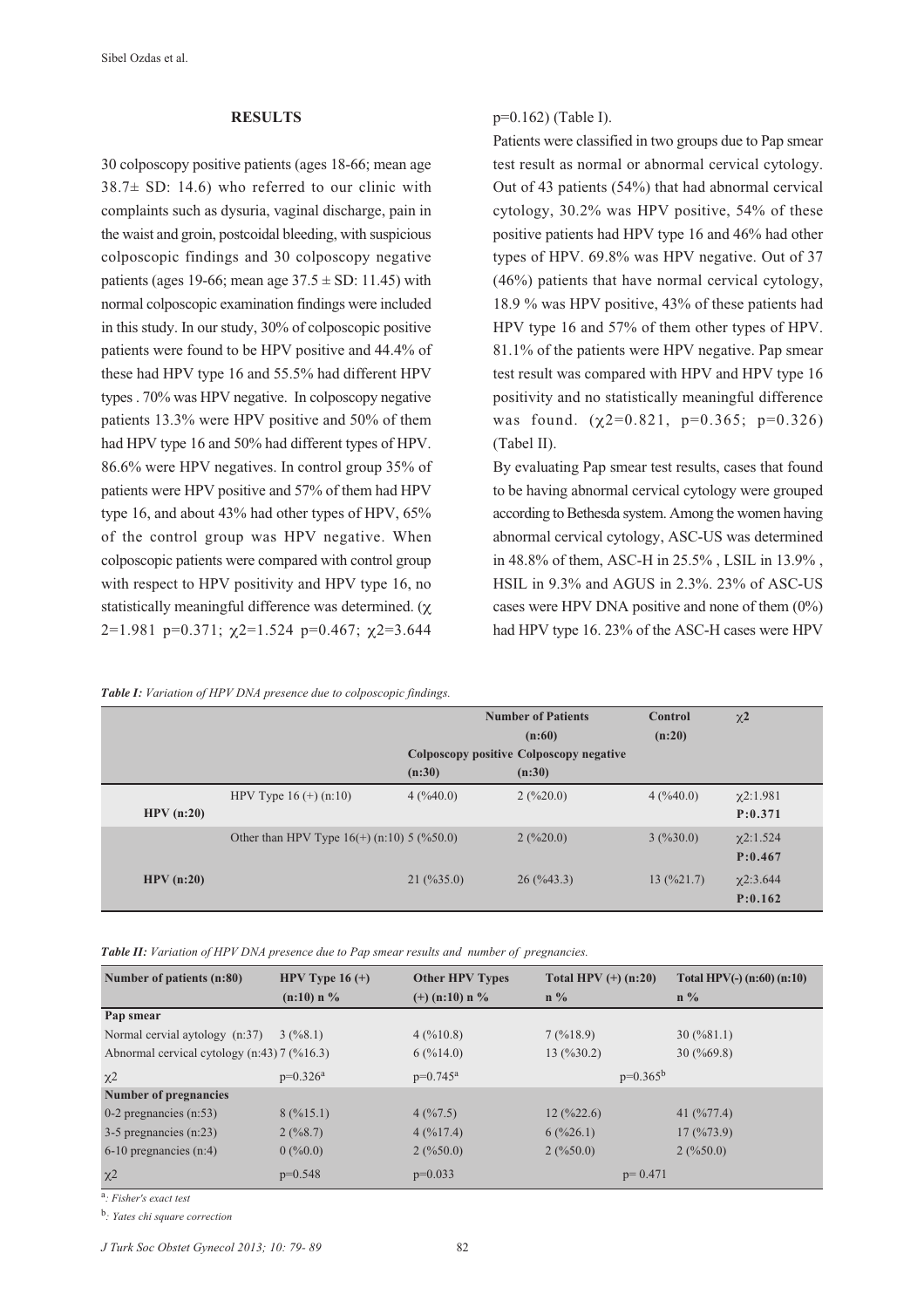DNA positive and 14.2% had HPV type 16. 15.4% of LSIL cases were HPV DNA positive and 28.6% of them had HPV type 16. 30.7% of HSIL cases were HPV DNA positive and 57.1% were HPV type 16, 7.8% of AG-US cases were HPV DNA positive and none of them (0%) had HPV type 16. (Table III).

Women included in our study were classified in three groups according to their ages as 34 and below, 35-48 and 49 and over. In the first group which consist of cases aged 34 and below, out of 31 women, 25.8% was found to be HPV positive, %50 of the positive cases had HPV type 16 and 50% had other types of HPV. 74.2% of the women were HPV negative. In the second group which consists of cases aged 35-48, out of 30 women 23.3% found to be HPV positive and 43% of the positive cases had HPV type 16 and 57% of them had other types of HPV. 76.7% of the cases were HPV negative. In the third group which consists of cases aged 49 or above, out of 19 women 26.3% was HPV positive and 60% of them had HPV type 16 and 43% of them had other types of HPV. 73.7 % of the cases were HPV negative. There was no statistically significant result found when age was compared with HPV positivity and HPV type 16 presence  $(\gamma2=$ 0.073, p=0.964;  $\gamma$ 2=0.364, p=0.834;  $\gamma$ 2= 0.091, p=0.955). Three of the patients that were included into study were from control group and 2 of them were smokers. All of the smokers both in patient and control group were found to be HPV positive. There was no statistically significant difference found due to the low number of smoking patient group.

Cases that are included in our study were grouped into two classes due to their marital status as married and single. 27% of the 58 married patients were HPV positive and 50% of the positive cases had HPV type 16 and %50 had other type of HPV. 72.4% of this group were HPV negative. Out of 22 single patient, 18.2% were HPV positive and 50% of the positive cases had HPV type 16 and 50% had other types of HPV. 81.8% of the patients in this group were HPV negative. When marital status of the patients were compared with the HPV type 16 and HPV positivity no statistically significant result was obtained  $(x)$  $2=0.752$ ,  $p=0.564$ ;  $p=0.719$ ;  $p=0.719$ ).

In our study women were also classified according to number of pregnancies they had, such as 0-2, 3-5 and 6-10. In the 0-2 group out of 53 women 22.6% were HPV positive and 67% of the positive cases had HPV type 16 and 33% of them had other types of HPV. 77.4% were found to be HPV negative. In the 3-5 pregnancy group among 23 women 26.1% were HPV positive and 33.3% of the positive cases had HPV type 16 and 66.7% of the cases had other types of HPV. 73.9% of the cases in this group were HPV free. In the 6-10 pregnancies group among 4 women 50% of the cases were HPV positive and there were no HPV type 16 found in this group. All of the positive cases (100%) had other types of HPV. 50% of the cases in this group were HPV negative. Numbers of pregnancies were wanted to be compared with HPV and HPV type 16 positivity, however due to 0 values found in the lines, it could not be statistically analyzed. Meaningful relationship was determined between other types of HPV and number of pregnancies.  $(\chi2=1.505, p=0.471)$ ;  $\chi$ 2=1.202, p=0.548;  $\chi$ 2=6.835, p=0.033). However, general total of HPV positivity were found to be proportionally increased with number of pregnancies. (Table II).

#### **DISCUSSION**

Early diagnosis and patient follow up are highly important in observation of HPV infections. Aim of the developing health policy should include HPV DNA determination with the help of a reachable screening

*Table III: Variation of HPV DNA presence due to abnormal cervical smear results.*

|             | Abnormal cervical cytology         | HPV Type $16 (+)$ | None HPV 16 Types | <b>Total HPV</b> |
|-------------|------------------------------------|-------------------|-------------------|------------------|
|             | (n:47)                             | (n:7)             | $(+)$ (n:6)       | $(+)$ (n:13)     |
|             | $n\%$                              | $n\%$             | $n\%$             | $n\%$            |
| ASC-US      | $21 \left( \frac{9}{48.8} \right)$ | 0(%0)             | 3(%50)            | 3(%23)           |
| $ASC-H$     | $11 \left( \frac{9}{25.5} \right)$ | 1(%14.2)          | 2(%33.3)          | 3(%23)           |
| <b>LSIL</b> | 6(%13.9)                           | 2(%28.6)          | 0(%0)             | 2(%15.4)         |
| <b>HSIL</b> | 4(%9.3)                            | 4(%57.1)          | 0(%0)             | 4(%30.7)         |
| $AG-US$     | $1 \left( \%2.3 \right)$           | 0(%0)             | 1(%16.6)          | 1(%7.8)          |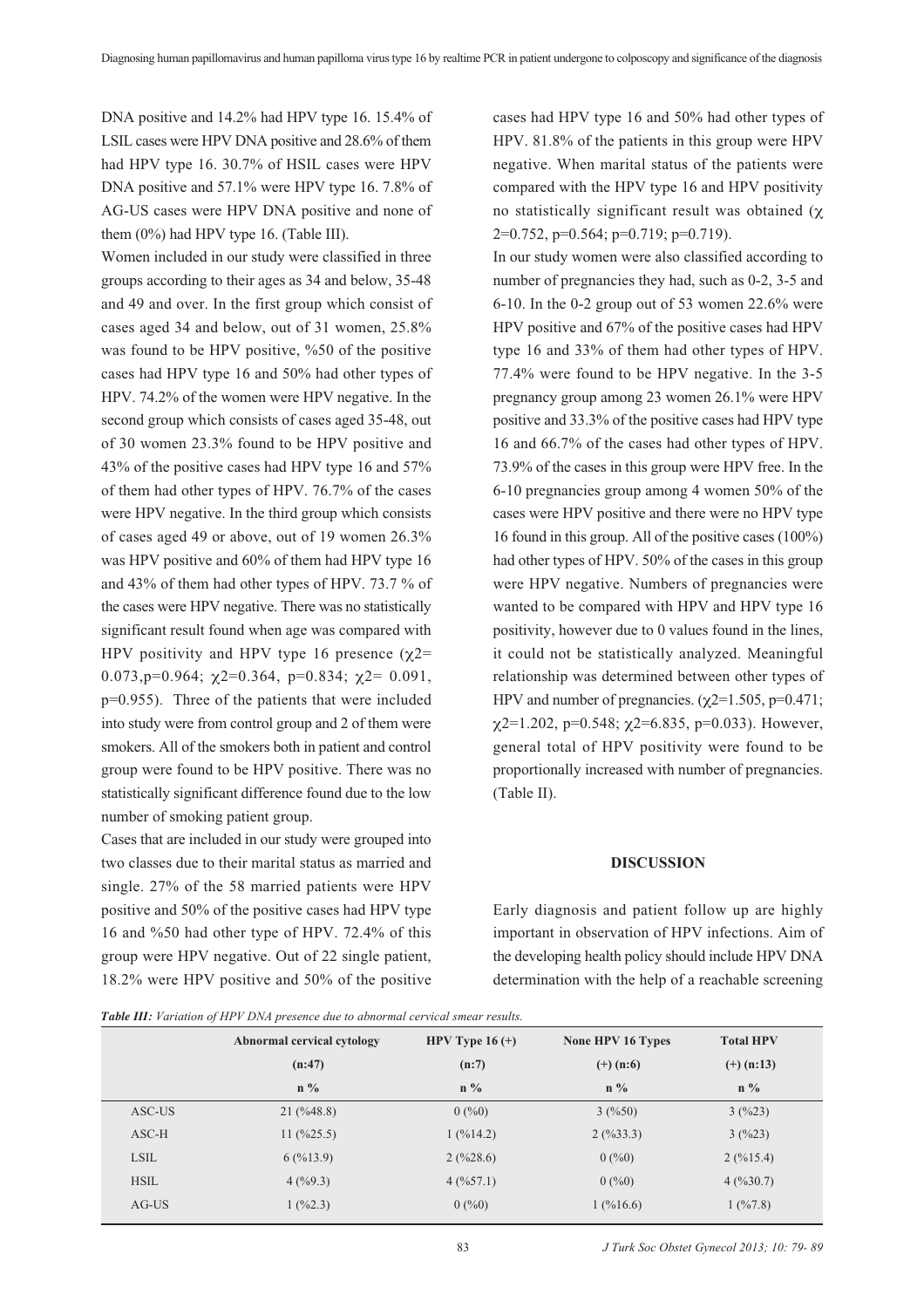program and prophylactic vaccination. Molecular methods with their high sensitivity in HPV typing are used as golden standards for cervical cancer screening programs $(9,10)$ .

In a meta-analysis study, done by Bosch et al. 14,595 women with cervical cancer from 56 countries were included and 87.2% of them had HPV DNA. 54.4% of the HPV DNA positives had HPV type 16 and 15.8% had HPV type 18. They reported that 10% of the women with normal cytology had HPV infection also the most common genotype was HPV type 16 and this type was responsible for 50-55% of cervical cancers. In HSIL cases, HPV general prevalence was 84.9% whereas in HSIL cases HPV type 16 prevalence was 51.8% in Europe 33.7% in Asia and 46% in North America. It was reported that most of the HSIL cases in Europe had HPV type 16, whereas only 10% had HPV type 31, 8.6% had HPV 33, 6% had HPV type 18, 3.6% had HPV type 52 and 3% had HPV type 51 (11).

Briolat et al. included women with high risk HPV infections (varied from ASC-US to HSIL) for determining high-risk HPV type prevalence especially HPV type 16 presences in single/multiple HPV infections in France. Pap smear test result was classified according to Bethesda system; HPV DNA was searched in total 363 cervical smear samples with 24 cases without any lesions, 96 CIN-I, 92 CIN-II, 144 CIN-III and 7 cancer cases. In 41.6% of women, at least one high risk HPV type presence was detected, moreover it has been shown that 46.8% of this cases had HPV type 16 which was predominant and its prevalence increased with the severity of lesions ( for CIN-I 27.1%; for CIN-III 65.3%). In addition, it had been shown that the frequency of single infections, compared with multiple infections, increased with the severity of the lesion (CIN1: 25.0%; CIN3: 54.8%). As a result study showed that the importance of single versus multiple infections linked to the severity of CIN (12).

Szostek et al. reported that in a study which included 125 women from Poland ( 44 LSIL, 12 HSIL, 27 cervical carcinoma and 42 women without abnormality in cytology) HPV DNA was detected in 72% cases, more frequently in women with cervical carcinoma and squamous intraepithelial lesions than in the control group (P<0.0005). In the study, among the women with abnormal cytology, HPV DNA was positive in 100% of the cervical cancers, 92% of HSIL cases and 98% of LSIL cases, also 21% of the women with normal cytology were HPV DNA positive. Out of HPV DNA positives, 37% had HPV type 16. HPV type 16 prevalence was increased in the abnormal cervical cytology cases; 9% of the LSIL cases, 58.3% of the HSIL cases and 81.5% of cervical cancer cases, HPV type 16 DNA positivity was detected $(13)$ .

In a study that included 102 colposcopy suggested women, Dinç et al. reported 19.6% of the cases had total HPV DNA and 11% had HPV type 16 DNA. 30% of the colposcopy positive patients had total HPV positivity whereas 18% of them had HPV type 16 DNA and 12% had other types of HPV DNA. 9.5% of the colposcopy negative patients had total HPV DNA positivity, moreover 3.8% of the positive cases had HPV type 16 DNA positivity and 5.7% had other types of HPV DNA. In this study there was a statistically significant difference between colposcopy positive and colposcopy negative patients comparing total HPV with HPV Type 16 positivity ( $p = 0.010$ ) and  $p = 0.021$  respectively)<sup>(10)</sup>.

Yüce et al. reported a study on 890 women who came to hospital for routine gynocologic controls. 25.7% of the cases had HPV DNA positivity. Furthermore 89.5% of HPV positive women had at least one type of highrisk HPV and HPV type 16 was the most common genotype. According to the hospital based data, cervical infection with any HPV type infection is a serious and a gradually growing health problem for Turkish women. They also reported that this result could be associated with low age at marriage and more sensitive HPV detection methods $(14)$ .

Turkish Cervical Cancer And Cervical Cytology Research Group had conducted a retrospective study for determining prevalence of cervical cytology abnormalities with the data from 33 health centers from Turkey. In 2007, 140.334 women that had Pap smear tests in health centers were evaluated for cervical cytology abnormalities and demographic features. In general the prevalence of cervical cytological abnormalities was reported as 1.8% and prevalence of ASC-US, ASC-H, LSIL, HSIL and AGC were 1.07%, 0.07%, 0.3%, 0.17% and 0.08% respectively. The prevalence of preinvasive cervical neoplasia was 1.7% and the prevalence of cytologically diagnosed invasive neoplasia was 0.06% .As a result, The abnormal cervical cytological prevalence rate in Turkey was found to be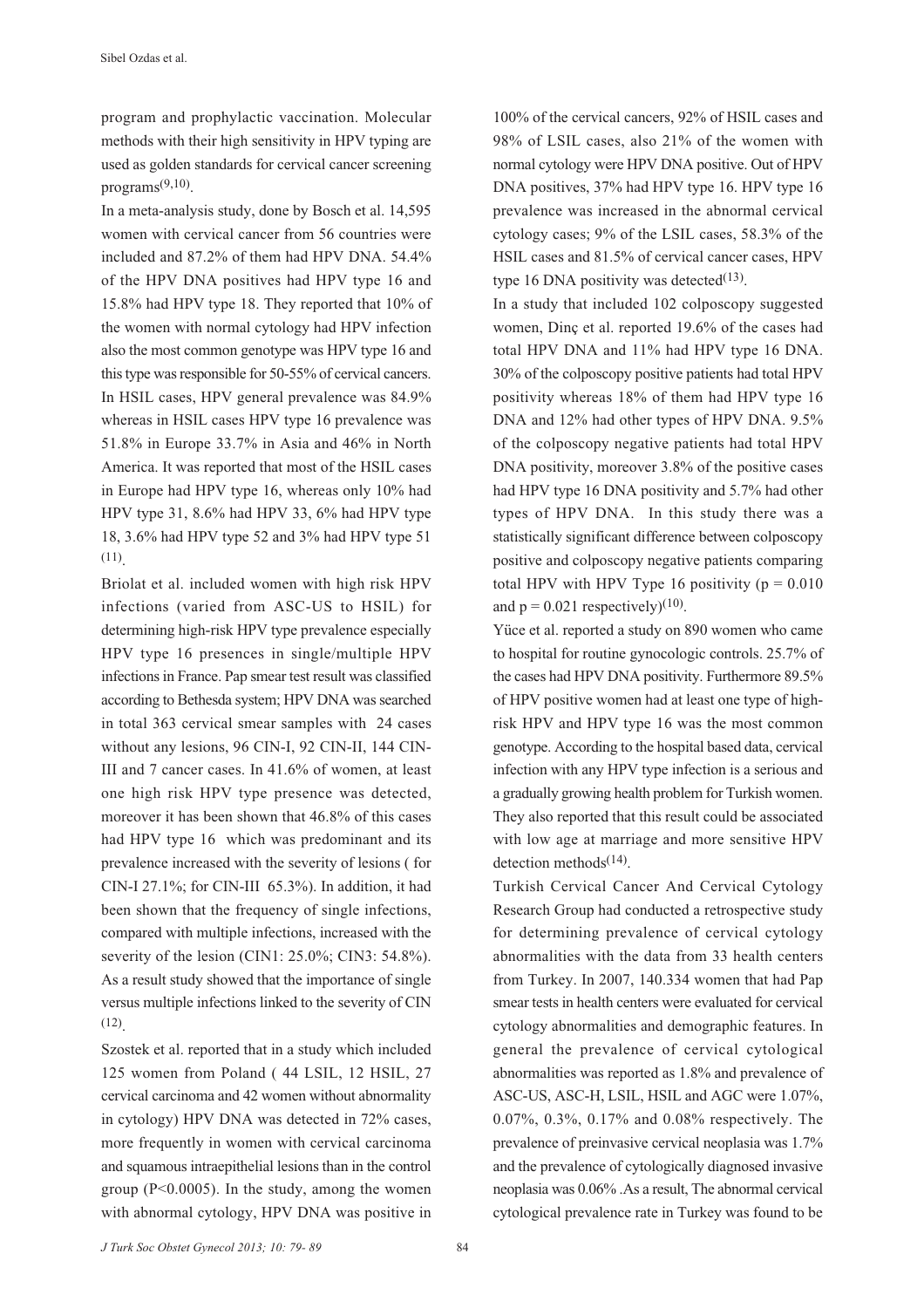lower than in Europe and North America. They concluded that this result might be due to socio-cultural differences, lack of population-based screening programs, or a lower HPV prevalence rate in Turkey (15).

In a study done by Ergünay et al. HPV type distribution was searched on 35 cases with cytological abnormality detected in cervical smear samples. Nested Real-Time PCR was used for determination of HPV DNA. In cytological evaluation, women with 14 ASC-US, 3 ASC-H, 5 HSIL, 7 LSIL, 4 LSIL + suspicious HSIL, 1 AG-US and 1 unidentified natural atypical cell were included. HPV positivity was found 80% of the cases and the most predominant one was HPV type 16 in 50% of the cases. HPV 18 was found in 10.7% and HPV 53 in 7.1 %. As a result although the sample size was low, this study provided important results for HPV type distribution; however more detailed studies are needed to enlighten the HPV infection epidemiology in Turkey $(16)$ .

In our study, HPV prevalence in total patients was 21.6% and HPV type 16 prevalence was 10%. According to our results 46.1% of HPV positive women had HPV type 16. A study done in another country Briolat et al reported 46.8% of HPV DNA positive women had HPV type 16 DNA which was the predominant type and showed similar results with our findings. In our study, among the patients with positive colposcopic findings 30% of the cases had HPV positivity and 44.4% of them had HPV type 16.

In domestic studies HPV and HPV type 16 prevalence in positive cases were 19.6% and 55% for Dinç et al.,; 25.7% and 46.3% for Yüce et al. respectively and showed parallel results with our findings. In accordance with other researches, in our study HPV type 16 was found to be the most common infection factor. 30% of the patients with positive colposcopic findings had HPV positivity and 44.4% had HPV type 16 and 55.5% had other types of HPV. Among the patient with negative colposcopic findings 13.3% had HPV positivity and 50% of the cases had HPV type 16 and 50% had other types of HPV. Our findings are highly correlated with the results that Dinç et al. reported. Presence of HPV DNA in women with negative colposcopic findings can be explained both due to HPV infection can be seen in women with normal cytological findings and 50-80% of the sexually active people are at least once infected with HPV during their lifespan (in addition 50% of those had oncogenic HPV type). The prevalence that was reported in other domestic studies like our study is quite higher than the prevalence that is reported in other countries. We think that this situation can be explained due to hospital based studies, lack of screening programs and social differences in our country.

Patients were classified in two groups due to Pap smear test result as normal or abnormal cervical cytology. In 43 patients (54%) that had abnormal cervical cytology, 30.2% of them was HPV positive and 54% of these positive patients had HPV type 16 and 46% had other types of HPV. Out of 37 (46%) patients that had normal cervical cytology, 18.9 % was HPV positive, 43% of these patients had HPV type 16 and 57% of them had other types of HPV. Pap smear test result was compared with HPV and HPV type 16 positivity and no statistically meaningful difference was found.

Independent factors such as the person that had applied Pap smear test, how smear sample was obtained, how the samples were prepared and evaluated, other inflammations unrelated to HPV infection, not only affect the reliability of outcomes but also cause false negativity and positivity which is a quite high ratio. In our findings although 50% of the patients had abnormal cytology, HPV infection ratio was 30.2%. This situation can be explained by false negativity and positivity. We think that a molecular diagnostic method confirmation of Pap smear test will increase the reliability of the results.

Szostek et al. determined that 72% of women with abnormal cervical cytology, HPV DNA was positive and 37% of those had HPV type 16. 92% of the HSIL cases and 98% of the LSIL cases were HPV DNA positive whereas 21% of the women with normal cytology were HPV DNA positive. 9% of the LSIL cases and 58.3% of the HSIL cases had HPV type 16 DNA. Briolat et al. had determined 46.8% of the women with abnormal cervical cytology which is varied from ASC-US to HSIL, had HPV type 16 DNA. Bosh et al. reported HPV type 16 prevalence in HSIL cases was 51.8% in Europe 33.7% in Asia and 46% in North America. In our findings, HPV DNA presence (30.2%) was lower whereas HPV type 16 DNA positivity (54%) was higher than the results of Szostek et al.. Again in our findings, HPV DNA presence in HSIL and LSIL cases was lower than the results reported by Szostek et al., on the other hand, similar HPV prevalence was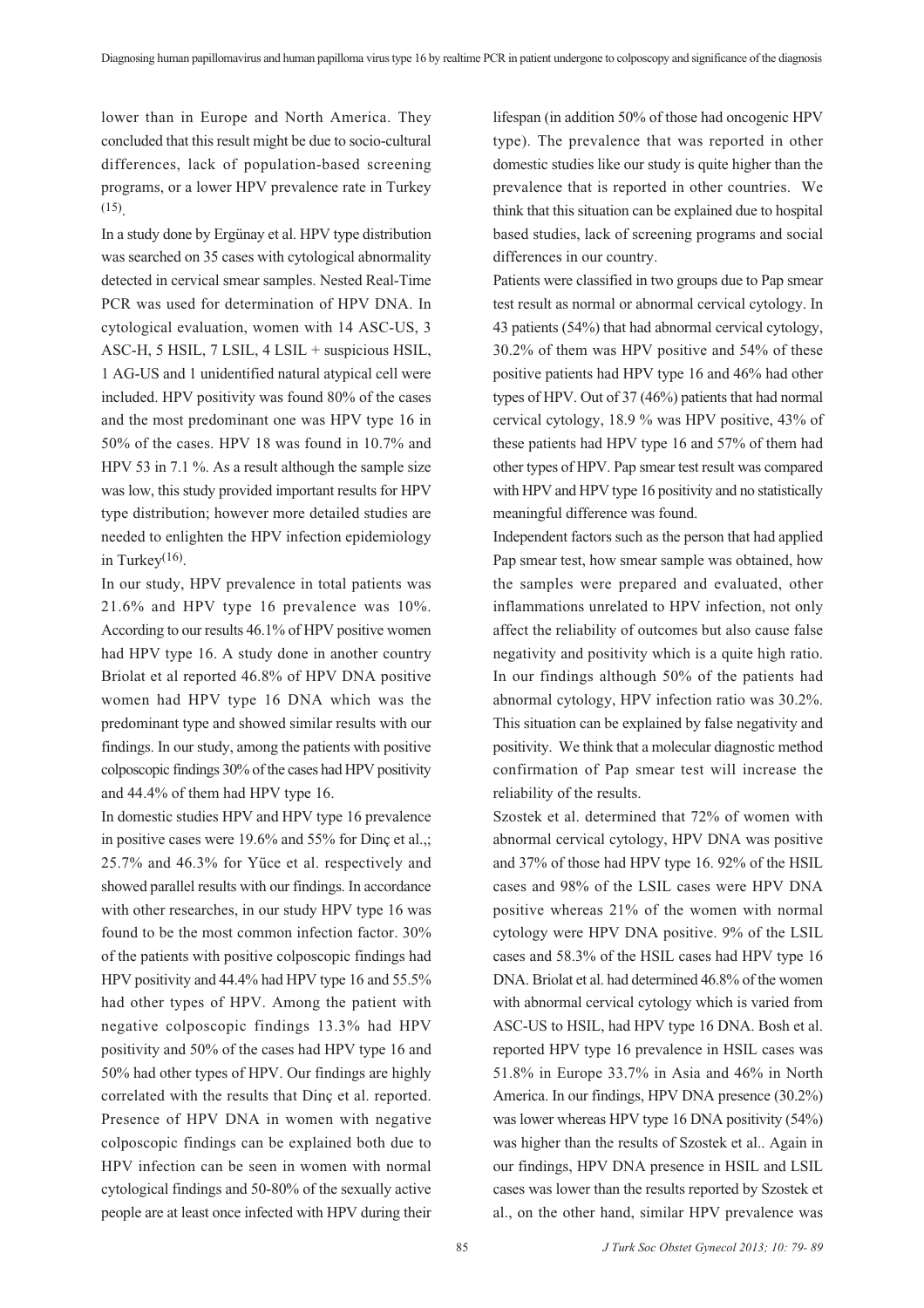reported in women with normal cytology. In addition, HPV type 16 prevalence that is responsible for LSIL was higher and HPV type 16 prevalence that is responsible for HSIL was considerably similar. In our study 54% of the women with abnormal cervical cytology had HPV type 16 DNA and this ratio is highly correlated with the prevalence that was reported by Briolat et al. According to our results, HPV type 16 prevalence was 57.1% in HSIL and this ratio is similar to prevalence that Bosch et al. reported for Europe, whereas higher than Asia and America. We conclude that this difference is due to dissimilarity of our socio-cultural structures with other countries. Moreover the differences in the prevalence could occur due to how and when the samples were collected and how they were preserved. In addition methods that were used to determine HPV DNA positivity could also cause prevalence differences. We believe that low case number also affected our outcomes in this study.

Turkish Cervical Cancer And Cervical Cytology Research Group reported prevalence of cervical cytological abnormalities as 1.8% and prevalence of ASC-US, ASC-H, LSIL, HSIL and AGC were reported to be 1.07%, 0.07%, 0.3%, 0.17% and 0.08% respectively. Ergünay et al. reported that HPV positivity in women with abnormal cytology was 80% and HPV type 16 was responsible for 50% of those cases. Due to our findings abnormal cervical cytology prevalence (54%) and prevalence of ASC-US, ASC-H, LSIL, HSIL and AGC (48.8%, 25.5%, 13.9%, 9.3% and 2.3% respectively) were higher than the results of Turkish Cervical Cancer And Cervical Cytology Research Group. We think that these findings resulted from that our study was a hospital based research. According to our results, although the HPV prevalence (30.2%) that was detected in cases with abnormal cervical cytology was lower than the result of Ergünay et al.'s rates, HPV type 16 prevalence in these women was quite similar. Difference in our findings can be due to wrong interpretation of the Pap smear test results or inattention to smear taking process.

A meta-analysis study done by Sanjosé et al. determined probable age and genotype-specific prevalence of HPV in women with normal cervical cytology worldwide. Overall HPV prevalence in 157879 women with normal cervical cytology was estimated to be 10.4% (95% CI (confidence Interval) 10.2-10.7). Corresponding estimates by region were found to be 22.1% (20.9-23.4) in Africa,

20.4% (19.3-21.4) in Central America and Mexico, 11.3% (10.6-12.1) in Central America and Mexico, 8.1% (7.8-8.4) in Europe, and 8.0% (7.5-8.4) in Asia. In all world regions, HPV prevalence was highest in women younger than 35 years of age, incline to decrease in women of older than 35 years age. In Africa, America, and Europe, a clear second peak of HPV prevalence was observed in women aged 45 years or older. On the basis of these estimates, they reported that around 291 million women worldwide were carriers of HPV DNA, of whom 32% were infected with HPV16 or HPV18, or both. The most common HPV types were HPV type 16, HPV type 18, HPV type 31, HPV type 58 and HPV type  $52^{(17)}$ .

In a study in France, Vaucel et al. detected HPV DNA presence in 21% of the women. When women were grouped according to their ages 44% of the women aged 20 or below had HPV DNA infection and the highest prevalence were observed in this group. The prevalence decreased with increasing age reaching about 10% above 35 years ( $p < 0.001$ ). High-risk genotype was found in 24% in women below 25 years of age and 6.5% in women over 25 years. Mean age for LSIL and HSIL were 32 and  $38.5^{(18)}$ .

Usubütün et al. detected HPV DNA in 93.5% of the invasive cervical cancer specimens. In addition HPV type 16 were responsible from 64.7% of those. Multivariate analysis relation between age and histology was studied for HPV type 16 and compared to squamous cell carcinoma, adenocarcinoma had lower chance of having HPV type 16 positivity (Odds ratio: 0.2; %95 CI: 0.1-0.6) with decreasing age (age 50 or below). This relation was not detected in women older than 50. (age 50; odds ratio: 1.3; %95 CI: 0.3-5.0)(19).

80 Women with ages varied from 18 to 66 which were included in our study were classified in three groups according to their ages as 34 and below, 35-48 and 49 or over. In the first group which consist of cases aged 34 and below, out of 31 women, 25.8% of them was found to be HPV positive, %50 of the positive cases had HPV type 16 and 50% had other types of HPV. In the second group which consists of cases aged 35- 48, 23.3% of 30 women found to be HPV positive and 43% of those had HPV type 16 and 57% of them had other types of HPV. In the third group which consists of cases aged 49 or above, 26.3% of 19 women was HPV positive and 60% of them had HPV type 16 and 43% of them had other types of HPV. In our study age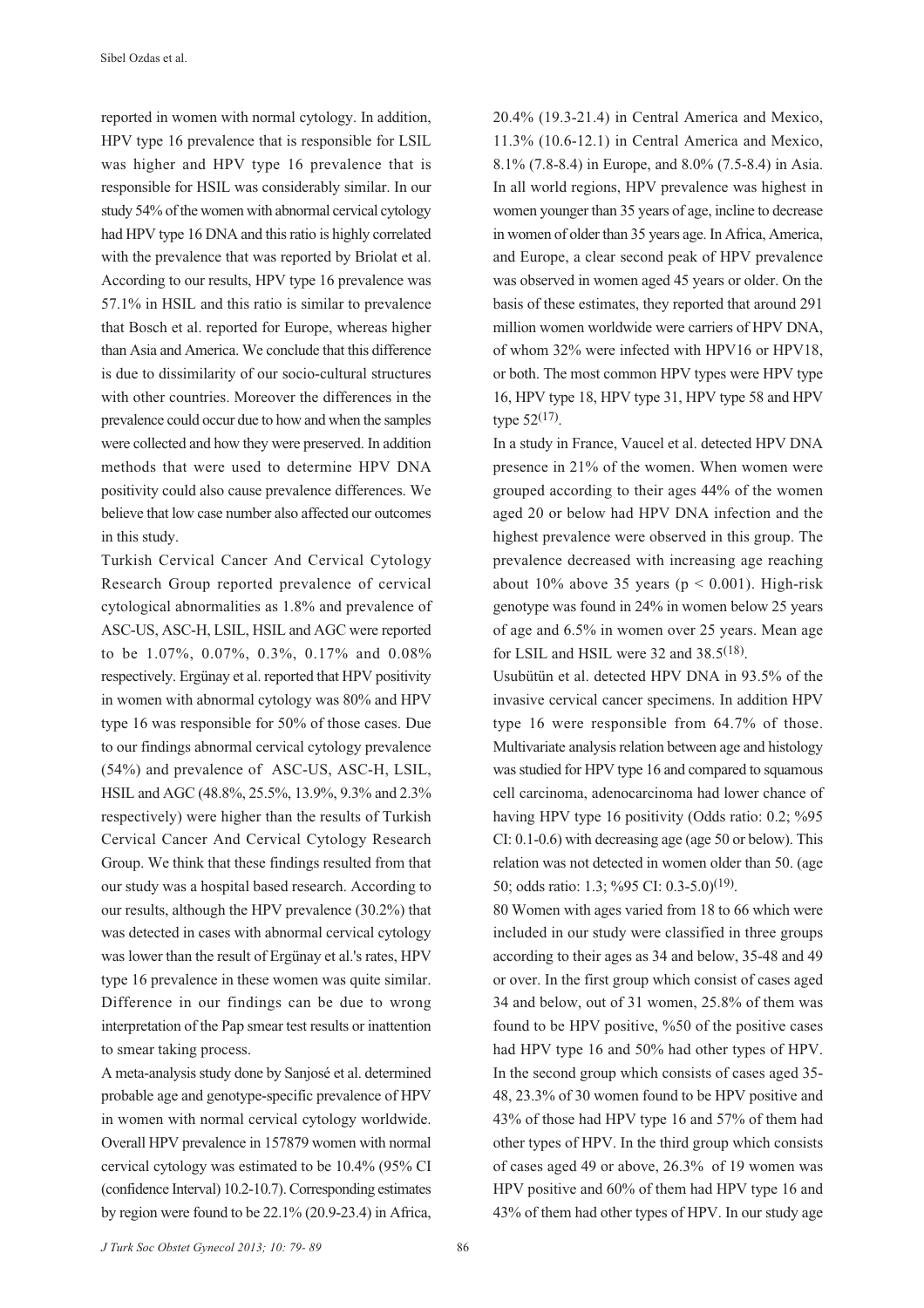was compared with HPV positivity and HPV type 16 presence, however no statistically significant result was found( $\gamma$ 2= 0.073, p=0.964;  $\gamma$ 2=0.364, p=0.834;  $\chi$ 2= 0.091, p=0.955). Relation between HPV prevalence and age groups showed variability. Hence socio-cultural, economical and social value judgments of society can differ, same-aged people can exhibit different sexual behaviors. Thus, we think that prevalence is not directly related with age but also correlated with age-related sexual habits.

In a study, Guarisi et al. reported that smoking was not associated with the risk of developing CIN (Hazards Ratio = 0.73; 95% CI: 0.40-1.33). However, developing high-grade CIN only, the probability of developing the disease was significantly higher among smokers (p=0.04). Smoking contributes additional risk for developing high-grade CIN in women with ASC or LSIL cytology but normal colposcopy $(20)$ .

Ero¤lu et al. reported that 30.8% (95/308) of the nonsmoker women and 36.5% (35/96) of smoker women had HPV type 16 positivity, however there was no statistically significant difference found  $(p=0.30)(3)$ .

 HPV was positive in all smoker patients (3) and smokers in our control group (2). Statistically significant difference cannot be found due to low number of smoker patients.

Studies of Liu et al. and Bell et al. had reported that increasing partner number increases the risk however, for every population, risk ratio was variable<sup>(21,22)</sup>. Domestic study by Inal et al. found out that women having more than 2 or more number of marriage and partner numbers, HPV prevalence were 6.9% and 3.4% respectively and increasing partner number increased HPV infection risk  $(P=0.05)^{(23)}$ . In our study: 27.6% of the married and 18.2% of the single women had HPV DNA positivity. As partner number of the people cannot be interrogated, this phenomenon can explain the resulting ratio. We also think that sexual behaviors which are affected by socio-cultural structure of societies can explain this condition.

In a study done in Korea by Kim et al. for HPV infections, women that had 3 or more deliveries was faced with more increased risk when compared to women that had no delivery.  $(\frac{9695 \text{ CI}}{1.4 \cdot 16.7})^{(24)}$ .

In a study done by Dinç et al. women that had two or less delivery was compared with the women that had 3 or more delivery for HPV type 16, other HPV types (other than 16) and HPV DNA positivity. They have

reported a statistically significant difference ( $p = 0.037$ ; p <0.001; p <0,001 respectively). Prevalence was 40% for patients with 0-2 parity whereas it was 60% for patients with 3 or more parity. In addition it has been reported that high parity is an increased risk factor for HPV infections and cervical cancers $(10)$ .

In our study, women with number of pregnancies 0- 2, 3-5, 6-10 had prevalences 22.6%, 26.1%, 50% respectively. Number of pregnancies cannot be statistically compared with HPV and HPV type 16 positivity, however there was a statistically meaningful relationship between number of pregnancies and other HPV types  $(\chi2=6.835, p=0.033)$ . In addition a proportional increase was detected between pregnancy number and total HPV positivity. Our study results were in accordance with the results of Kim et al. and Dinç et al.. In addition, we think there is a correlation between high parity with increased HPV infection risk. As a result detection of HPV which is assumed to be a major factor in cervical cancer etiology and especially highly oncogenic HPV type 16 carries a major importance. For this reason designing cervical cancer prevention programs that include protection against HPV infections are crucial. In our study, HPV and HPV type 16 prevelence was evaluated by Real-Time PCR, on women referred to our hospital with cervical complaints and indicated for colposcopy. In addition there was no statistically significant result determined between cervical cancer risk factors such as Pap smear test result, age, marital status, tobacco use and HPV positivity. On the other hand, in accordance with the literature there was a statistically significant relation between parity and HPV infection. We think that Realtime PCR is a highly reliable method with low cost for investigating HPV DNA presence in women and should be used during planning an effective cervical cancer prevention program.

The women that are HPV positives or in the risk group should be followed in a specific algorithm and should be guided according to the results.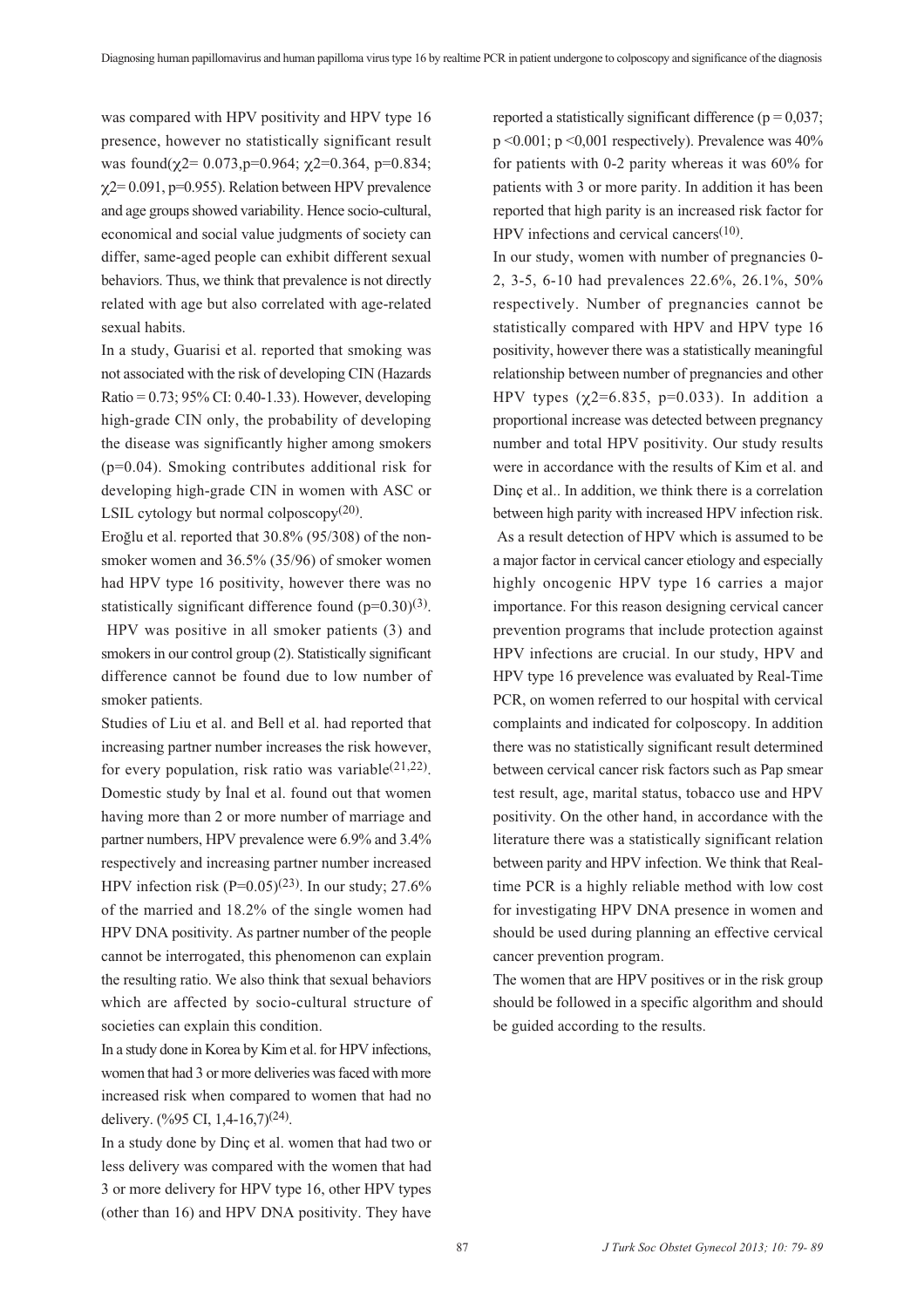#### **REFERENCES**

- 1. Arbyn, M, Castellsagué X, de Sanjosé S, Bruni L, Saraiya M, Bray F, et al. Worldwide burden of cervical cancer in 2008. Ann Oncol. 2011; 22: 2675- 86.
- 2. Castellsague X, de Sanjose S, Aguado T, et al. HPV and Cervical Cancer in The World, 2007 Report. WHO/ICO Information Centre on HPV and Cervical Cancer (HPV Information Centre). Geneva: WHO; Barcelona: ICO. http://www.who.int/hpvcentre/en/. Accessed January 6, 2010.
- 3. Ero¤lu C, Keflli R, Ery›lmaz MA, Ünlü Y, Gönenç O, Çelik Ç. Serviks kanseri için riski olan kadınlarda HPV tiplendirmesi ve HPV sıklığının risk faktörleri ve servikal smearle ilişkisi. Nobel Med. 2011; 7(3): 72- 7.
- 4. Güner H, Taşkıran Ç. Serviks kanseri epidemiyolojisi ve Human Papilloma virus. Türk Jinekoloji ve Obstetrik Derneği Dergisi 2007; 4: 11- 9.
- 5. Bernard, HU, Burk RD, Chen Z, van Doorslaer K, Hausen H, de Villiers EM. Classification of papillomaviruses (PVs) based on 189 PV types and proposal of taxonomic amendments. Virology. 2010; 401: 70- 9.
- 6. Cobo F, Concha Á, Ortiz M. Human Papillomavirus (HPV) Type Distribution in Females with Abnormal Cervical Cytology. A Correlation with Histological Study.The Open Virology Journal. 2009; 3: 60- 6.
- 7. Bayramov V, fiükür YE, Tezcan S. Anormal Pap smear sonucu yönetiminde kolposkopi, yüksek riskli HPV-DNA ve histopatolojik incelemenin önemi. Türk Jinekoloji ve Obstetrik Derneği Dergisi, (J Turk Soc Obstet Gynecol). 2011; 8(4): 272- 80.
- 8. Ehehalt D, Lener B, Pircher H, Dreier K, Pfister H, Kaufmann AM, et al. Detection of Human Papillomavirus Type 18 E7 Oncoprotein in Cervical Smears: a Feasibility Study. J Clin Microbiol. 2012; 50(2): 246- 57.
- 9. Nishino HT, Tambouret RH and Wilbur DC. Testing for Human Papillomavirus in cervical cancer screening. Cancer Cytopathology. 2011; 119: 219- 27.
- 10. Dinc B, Rota S, Onan A, Bozdayi G, Taskiran C, Biri A, et al. Prevalence of HPV in colposcopy patients. Braz J Infect Dis. 2010; 14(1): 19- 23.
- 11. Bosch FX, Burchell AN, Schiffman M, Giuliano AR, de Sanjose S, Bruni L, et al. Epidemiology and natural history of Human Papillomavirus infections and type-specific implications in cervical neoplasia. Vaccine. 2008; 26(10): K1- 16.
- 12. Briolat J, Dalstein V, Saunier M, Joseph K, Caudroy S, Prétet JL, et al. HPV prevalence, viral load and physical state of HPV-16 in cervical smears of patients with different grades

of CIN. Int J Cancer. 2007; 121(10): 2198- 204.

- 13. Szostek S, Klimek M, Zawilinska B, Kosz-Vnenchak M. Genotype-specific Human Papillomavirus detection in cervical smears. Acta Biochim Pol. 2008; 55(4): 687- 92.
- 14. Yüce K, Pinar A, Salman MC, Alp A, Sayal B, Dogan S, et al. Detection and genotyping of cervical HPV with simultaneous cervical cytology in Turkish women: a hospital-based study. Arch Gynecol Obstet. 2012.
- 15. Ayhan A, Dursun P, Kuşçu E, Mülayim B, Haberal N, Ozen O, et al. Turkish Cervical Cancer And Cervical Cytology Research Group. Prevalence of cervical cytological abnormalities in Turkey. Int J Gynaecol Obstet. 2009; 106(3): 206- 9.
- 16. Ergünay K, Mısırlıoglu M, Fırat P, et al. Sitolojik olarak anomali saptanan serviks örneklerinde insan Papilloma virus DNA'sının araştırılması ve virusun tiplendirilmesi. Mikrobiyol Bült. 2007; 41: 219- 26.
- 17. de Sanjosé S, Diaz M, Castellsagué X, Clifford G, Bruni L, Muñoz N, et al: Worldwide prevalence and genotype distribution of cervical human papillomavirus DNA in women with normalcytology: a meta-analysis. Lancet Infect Dis . 2007; 7(7): 453- 9.
- 18. Vaucel E., Coste-Burel M., Laboisse C., Dahlab A., Lopes P. Human Papillomavirus genotype distribution in cervical samples collected in routine clinical practice at the Nantes University Hospital, France. Arch Gynecol Obstet. 2011; 284: 989- 98.
- 19. Usubütün A, Alemany L, Küçükali T, Ayhan A, Yüce K, de Sanjosé S, et al. Human Papillomavirus types in invasive cervical cancer specimens from Turkey. Int J Gynecol Pathol. 2009; 28(6): 541- 8.
- 20. Guarisi R, Sarian LO, Hammes LS, Longatto-Filho A, Derchain SF, Roteli-Martins C, et al. Smoking worsens the prognosis of mild abnormalities in cervical cytology. Acta Obstet Gynecol Scand. 2009; 88(5): 514- 20.
- 21. Liu SS, Chan KYK, Leung RCL, Chan KKL, Tam KF, Luk MHM., et al. Prevalence and Risk Factors of Human Papillomavirus (HPV) Infection in Southern Chinese Women-A Population-Based Study, Journal.pone. 2011; 6(5): e19244.
- 22. Bell MC, Schmidt-Grimminger D, Jacobsen C, Chauhan SC, Maher DM, Buchwald DS, Risk factors for HPV infection among American Indian and white women in the Northern Plains. Gynecologic Oncology. 2011; 121; 532- 6.
- 23. Inal MM, Köse S, Yildirim Y, Ozdemir Y, Töz E, Ertopçu K, et al. The relationship between human papillomavirus infection and cervical intraepithelial neoplasia in Turkish women. Int J Gynecol Cancer. 2007; 17(6): 1266- 70.